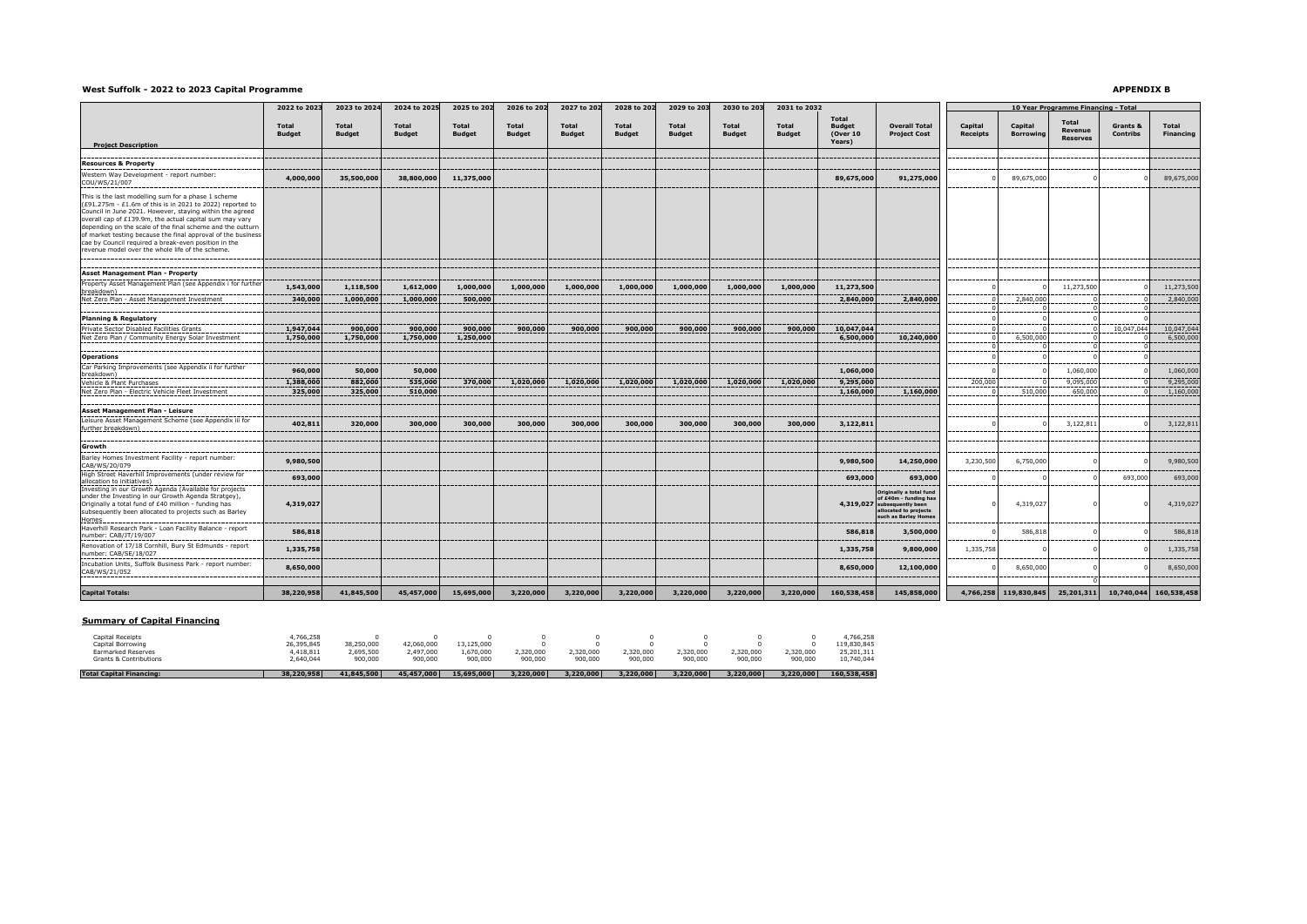## **West Suffolk - 2022 to 2023 Capital Programme - Property Asset Management Plan Breakdown**

|                                                                                                                 | 2022 to 2023                  | 2023 to 2024                  | 2024 to 2025                  | 2025 to 2026           | 2026 to 2027                  | 2027 to 2028                  | 2028 to 2029                                                | 2029 to 2030                  | 2030 to 2031                  | 2031 to 2032                  |                                    |
|-----------------------------------------------------------------------------------------------------------------|-------------------------------|-------------------------------|-------------------------------|------------------------|-------------------------------|-------------------------------|-------------------------------------------------------------|-------------------------------|-------------------------------|-------------------------------|------------------------------------|
|                                                                                                                 | <b>Total</b><br><b>Budget</b> | <b>Total</b><br><b>Budget</b> | <b>Total</b><br><b>Budget</b> | Total<br><b>Budget</b> | <b>Total</b><br><b>Budget</b> | <b>Total</b><br><b>Budget</b> | <b>Total</b><br><b>Budget</b>                               | <b>Total</b><br><b>Budget</b> | <b>Total</b><br><b>Budget</b> | <b>Total</b><br><b>Budget</b> | Total<br><b>Budget</b><br>(Over 10 |
| <b>Project Description</b>                                                                                      |                               |                               |                               |                        |                               |                               |                                                             |                               |                               |                               | Years)                             |
| Property Asset Management Plan Breakdown                                                                        |                               |                               |                               |                        |                               |                               |                                                             |                               |                               |                               |                                    |
|                                                                                                                 |                               |                               |                               |                        |                               |                               |                                                             |                               |                               |                               |                                    |
| <b>Properties</b>                                                                                               |                               |                               |                               |                        |                               |                               |                                                             |                               |                               |                               |                                    |
| Asset Management Plan<br>West Suffolk House (Total Costs £30,000 but split with                                 |                               |                               |                               | 1,000,000              | 1,000,000                     | 1,000,000                     | 1,000,000                                                   | 1,000,000                     | 1,000,000                     | 1,000,000                     | 7,000,000                          |
| <b>Suffolk County Council)</b>                                                                                  | 15,000                        |                               |                               |                        |                               |                               |                                                             |                               |                               |                               | 15,000                             |
| George Lambton Pavilion, Newmarket                                                                              | 25,000                        |                               |                               |                        |                               |                               |                                                             |                               |                               |                               | 25,000                             |
| West Stow Country Park - Roofing Work to Visitor Centre                                                         | 100,000                       |                               |                               |                        |                               |                               |                                                             |                               |                               |                               | 100,000                            |
| West Stow Country Park - Sewage Treatment Plant                                                                 | 50,000                        |                               |                               |                        |                               |                               |                                                             |                               |                               |                               | 50,000                             |
| West Front / St Mary's Churchyard, Bury St Edmunds                                                              | 100,000                       |                               |                               |                        |                               |                               |                                                             |                               |                               |                               | 100,000                            |
| Athenaeum, Bury St Edmunds                                                                                      | 250,000                       |                               |                               |                        |                               |                               |                                                             |                               |                               |                               | 250,000                            |
| Guineas Public Toilets, Newmarket                                                                               | 200,000                       |                               |                               |                        |                               |                               |                                                             |                               |                               |                               | 200,000                            |
| Haverhill House - Roof                                                                                          |                               | 250,000                       |                               |                        |                               |                               |                                                             |                               |                               |                               | 250,000                            |
| West Stow Country Park - Roofing Work to Museum                                                                 |                               | 100,000                       |                               |                        |                               |                               |                                                             |                               |                               |                               | 100,000                            |
| Abbey Gardens Toilets                                                                                           |                               | 160,000                       |                               |                        |                               |                               |                                                             |                               |                               |                               | 160,000                            |
| Jubilee Walk Toilets                                                                                            |                               | 30,000                        |                               |                        |                               |                               |                                                             |                               |                               |                               | 30,000                             |
| Recreation Ground Toilets                                                                                       |                               | 30,000                        |                               |                        |                               |                               |                                                             |                               |                               |                               | 30,000                             |
| <b>Bury Bus Station</b>                                                                                         |                               | 75,000                        |                               |                        |                               |                               |                                                             |                               |                               |                               | 75,000                             |
| Fitzroy Street Housing, Newmarket                                                                               |                               | 41,000                        |                               |                        |                               |                               |                                                             |                               |                               |                               | 41,000                             |
| Hollands Road Industrial Units - unit refurbishment                                                             |                               | 50,000                        | 50,000                        |                        |                               |                               |                                                             |                               |                               |                               | 100,000                            |
| Severn Road Enterprise Units - new roof                                                                         |                               | 77,000                        |                               |                        |                               |                               |                                                             |                               |                               |                               | 77,000                             |
| Chiswick Avenue Industrial Units, Mildenhall - unit                                                             |                               | 65,000                        |                               |                        |                               |                               |                                                             |                               |                               |                               | 65,000                             |
| refurbishment<br>Craven Way Industrial Units, Newmarket - unit                                                  |                               | 98,000                        |                               |                        |                               |                               |                                                             |                               |                               |                               | 98,000                             |
| refurbishment<br>Haverhill House - boiler replacement                                                           |                               |                               | 60,000                        |                        |                               |                               |                                                             |                               |                               |                               | 60,000                             |
| Leisure Centre Bury St Edmunds - track lighting                                                                 |                               |                               | 200,000                       |                        |                               |                               |                                                             |                               |                               |                               | 200,000                            |
| replacement<br>Leisure Centre Bury St Edmunds - Leisure pool plant (to be<br>linked to Western Way Development) |                               |                               | 250,000                       |                        |                               |                               |                                                             |                               |                               |                               | 250,000                            |
| Leisure Centre Bury St Edmunds - replacement glazing (to                                                        |                               |                               | 200,000                       |                        |                               |                               |                                                             |                               |                               |                               | 200,000                            |
| be linked to Western Way Development)                                                                           |                               |                               |                               |                        |                               |                               |                                                             |                               |                               |                               |                                    |
| Leisure Centre Haverhill - flume replacement<br>Highbury Road Industrial Units, Brandon - unit                  |                               |                               | 582,000                       |                        |                               |                               |                                                             |                               |                               |                               | 582,000                            |
| refurbishment                                                                                                   |                               |                               | 150,000                       |                        |                               |                               |                                                             |                               |                               |                               | 150,000                            |
| For EPC Rating Changes - industrial units                                                                       |                               |                               |                               |                        |                               |                               |                                                             |                               |                               |                               |                                    |
| Bunting Road, Bury St Edmunds                                                                                   | 100,000                       | 142,500                       |                               |                        |                               |                               |                                                             |                               |                               |                               | 242,500                            |
| Highbury Road, Brandon                                                                                          | 300,000                       |                               |                               |                        |                               |                               |                                                             |                               |                               |                               | 300,000                            |
| Putney Close, Brandon - Roofing                                                                                 | 78,000                        |                               |                               |                        |                               |                               |                                                             |                               |                               |                               | 78,000                             |
| Chiswick Avenue, Mildenhall                                                                                     | 35,000                        |                               |                               |                        |                               |                               |                                                             |                               |                               |                               | 35,000                             |
| Gregory Road, Mildenhall                                                                                        | 22,000                        |                               |                               |                        |                               |                               |                                                             |                               |                               |                               | 22,000                             |
| Hampstead Avenue, Mildenhall                                                                                    | 90,000                        |                               |                               |                        |                               |                               |                                                             |                               |                               |                               | 90,000                             |
| James Carter Road, Mildenhall                                                                                   | 80,000                        |                               |                               |                        |                               |                               |                                                             |                               |                               |                               | 80,000                             |
| Craven Way, Newmarket                                                                                           | 98,000                        |                               |                               |                        |                               |                               |                                                             |                               |                               |                               | 98,000                             |
| 57 Eastern Way, Bury St Edmunds                                                                                 |                               |                               | 120,000                       |                        |                               |                               |                                                             |                               |                               |                               | 120,000                            |
|                                                                                                                 |                               |                               |                               |                        |                               |                               |                                                             |                               |                               |                               |                                    |
| <b>TOTAL</b>                                                                                                    | 1,543,000.00                  | 1,118,500.00                  | 1,612,000.00                  |                        |                               |                               | $1,000,000.00$ $1,000,000.00$ $1,000,000.00$ $1,000,000.00$ | 1,000,000.00                  | 1,000,000.00                  |                               | 1,000,000.00 11,273,500.00         |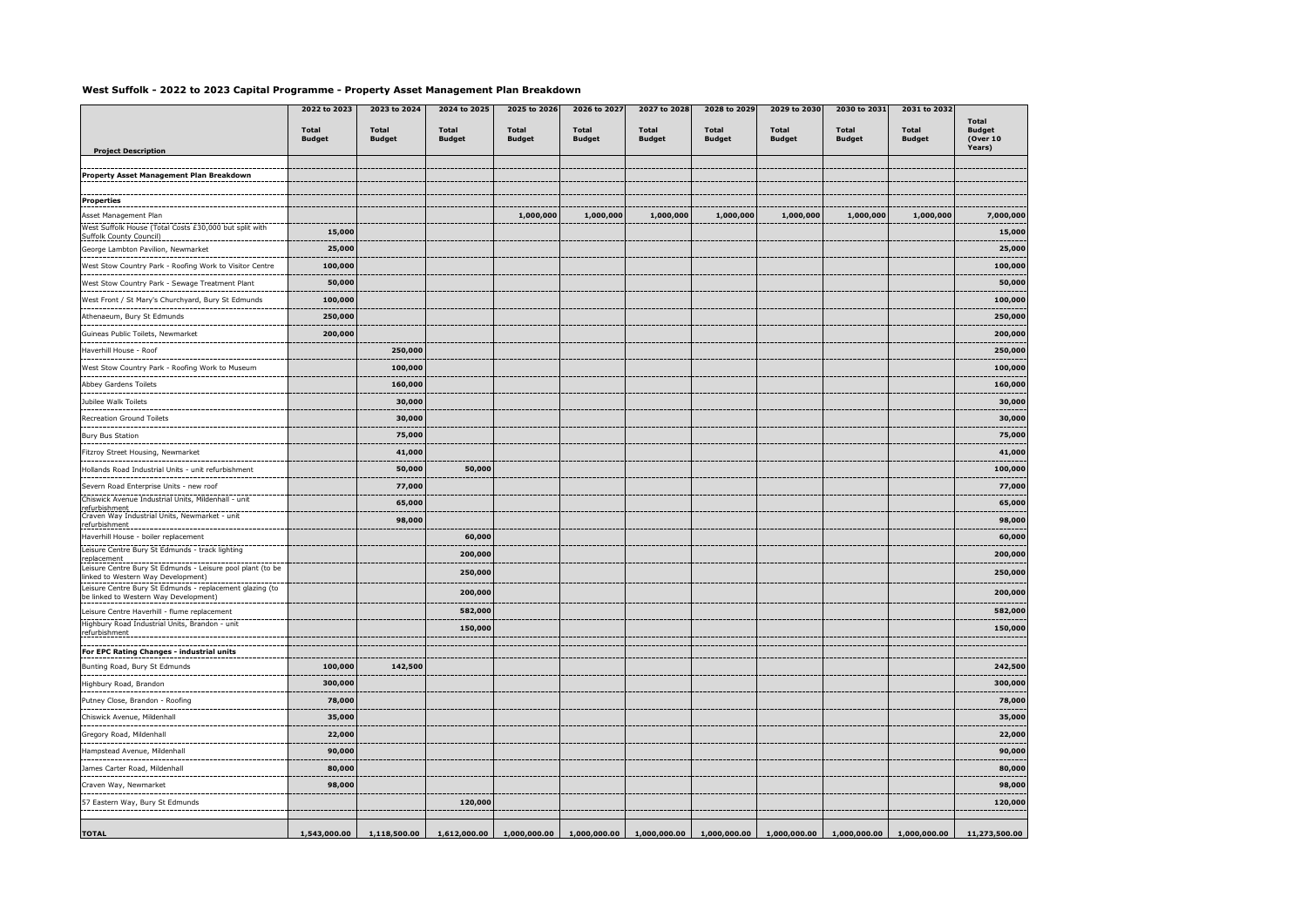# **West Suffolk - 2022 to 2023 Capital Programme - Car Parking Improvements Breakdown**

|                                                                                                          | 2022 to 2023                  | 2023 to 2024           | 2024 to 2025           | 2025 to 2026                  | 2026 to 2027                  | 2027 to 2028           | 2028 to 2029           | 2029 to 2030                  | 2030 to 2031             | 2031 to 2032                  |                                                      |
|----------------------------------------------------------------------------------------------------------|-------------------------------|------------------------|------------------------|-------------------------------|-------------------------------|------------------------|------------------------|-------------------------------|--------------------------|-------------------------------|------------------------------------------------------|
| <b>Project Description</b>                                                                               | <b>Total</b><br><b>Budget</b> | Total<br><b>Budget</b> | Total<br><b>Budget</b> | <b>Total</b><br><b>Budget</b> | <b>Total</b><br><b>Budget</b> | Total<br><b>Budget</b> | Total<br><b>Budget</b> | <b>Total</b><br><b>Budget</b> | Total<br><b>Budget</b>   | <b>Total</b><br><b>Budget</b> | <b>Total</b><br><b>Budget</b><br>(Over 10)<br>Years) |
|                                                                                                          |                               |                        |                        |                               |                               |                        |                        |                               |                          |                               |                                                      |
| Car Parks Improvements Breakdown                                                                         |                               |                        |                        |                               |                               |                        |                        |                               |                          |                               |                                                      |
| Multi-Storey Car Park, Bury St Edmunds - Improvements<br>(linked to the Asset Management Plan provision) | 400,000                       |                        |                        |                               |                               |                        |                        |                               |                          |                               | 400,000                                              |
| Vehicle Management System (VMS) signage                                                                  | 140,000                       |                        |                        |                               |                               |                        |                        |                               |                          |                               | 140,000                                              |
| Newmarket improvements                                                                                   | 80,000                        |                        |                        |                               |                               |                        |                        |                               |                          |                               | 80,000                                               |
| Ram Meadow improvements                                                                                  | 100,000                       |                        |                        |                               |                               |                        |                        |                               |                          |                               | 100,000                                              |
| Moreton Hall Parking improvements                                                                        | 60,000                        |                        |                        |                               |                               |                        |                        |                               |                          |                               | 60,000                                               |
| Electric Vehicle Charging Points (across the district)                                                   | 80,000                        | 50,000                 | 50,000                 |                               |                               |                        |                        |                               |                          |                               | 180,000                                              |
| Car Park in Clare (subject to business case)                                                             | 100,000                       |                        |                        |                               |                               |                        |                        |                               |                          |                               | 100,000                                              |
|                                                                                                          |                               |                        |                        |                               |                               |                        |                        |                               |                          |                               |                                                      |
| <b>TOTAL</b>                                                                                             | 960,000.00                    | 50,000.00              | 50,000.00              | $\sim$                        |                               |                        |                        |                               | $\overline{\phantom{0}}$ | $\sim$                        | 1,060,000.00                                         |